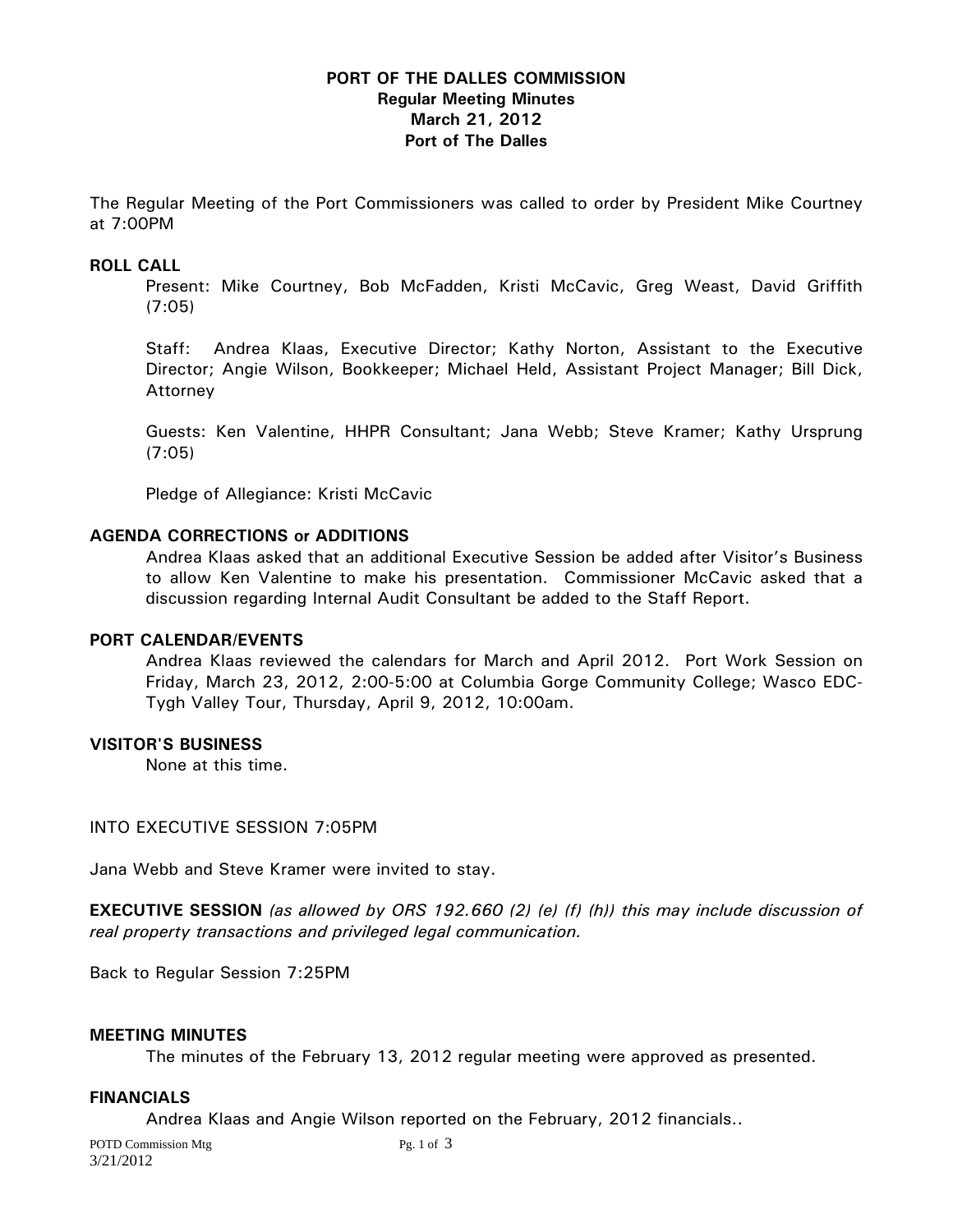# **STAFF REPORT**

- \*\*Addition to Agenda: Internal Audit Consultant: Commissioner McCavic reported on her discussion with Rob Moody, and Internal Audit Consultant, at the SDAO Conference. She felt this was something the Port should consider. Commissioner Weast asked if there was a possibility the Port could work out a deal to be a test case for the process. Andrea Klaas reported that she was in discussion with Mr. Moody and would put this discussion on the April meeting agenda.
- 1. *Monthly Highlights* Andrea Klaas reported the latest SET meetings. The next SETS meeting will be April 26, 2012 in Skamania County. The focus will be on updating regional vision and goals to reflect current assets, challenges, trends, opportunities; Incubator discussions with Mary Merrill and Robin Cope. The gorge has been chosen as a location for the Oregon Entrepreneur Network boot camp location. 5 businesses will be selected to receive coaching from 9/18-11/3/2012 then have an opportunity to pitch their businesses to investors
- 2. Resolution #12-002: Pay off Special Public Works Trust Fund Loan #J04009 I 660- 02-01.

**MOTION: Commissioner McFadden made a motion to approve Resolution #12-002 authorizing paying off Special Public Works Trust Fund Loan. Payoff amount \$99131.24. Second by Commissioner Weast. Motion approved unanimously.** 

- 3. *R.A.R.E. Update:* Michael Held reported on his activities Working on Industrial lands Decision Ready paperwork; hired Terra Science Wetland Consultans to donduct delineation on North Chenoweth; still working on wetland mitigation site information for The Dalles and surrounding areas. Kirk Jarvie (DSL) is writing an appendage to DSL's previous work completed in 2011; North Chenoweth concept plans are completed; mobilized local RARE's to bring are installations to vacant downtown store fronts; working with Mary Merrill on various projects; Bite of The Gorge being held in The Dalles on May 19, 2012; still waiting for final confirmation on training grant for Home At Last Board half day training and strategic planning work session.
- 4. *Marina Update:* Kathy Norton updated the Commission on activities at the Marina. There is one delinquent account but the tenant is in contact with the Port and making payments; Coburn Electric provided a preliminary project cost estimate of \$450,000 for the Marina electric system upgrade; met with Carolyn Meese and Tawnie Bean of the Oregon Business Development Dept. The electrical system upgrade qualifies for the Port Revolving Fund. A \$4500,000 loan at 3.87% paid off over 20 years would require a \$32,700 annual payment from the Marina fund; update on Marina Committee discussions; Sea lion still in the Marina; Jerry is designing a bracket to hold fire extinguishers on each dock.
- 5. *Reports of Committees*:
	- a. *Urban Renewal-* Commissioner Weast: Unable to attend for next 5 weeks..
	- b. *Chamber of Commerce*  Commissioner McFadden: next Board meeting March 22, 2012. The Chamber will be taking over the new festival area booking.